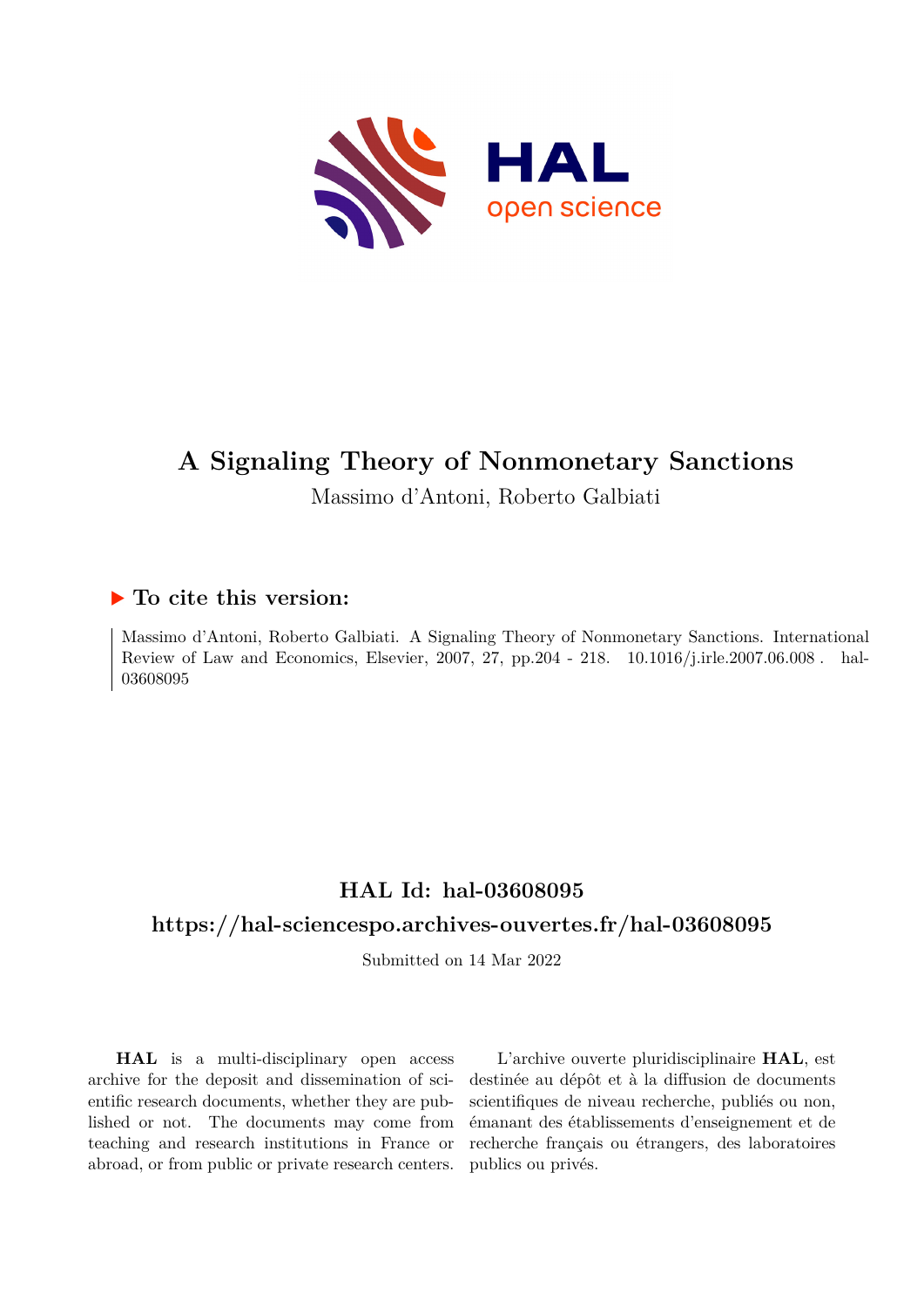# A signaling theory of nonmonetary sanctions

Massimo D'Antoni<sup>a,∗</sup>, Roberto Galbiati<sup>a,b</sup>

<sup>a</sup> *Dipartimento di Economia Politica, University of Siena, Italy* <sup>b</sup> *Dipartimento di Economia, University of Insubria, Italy*

## **Abstract**

It is a widely accepted conclusion of the economic literature on optimal law enforcement that nonmonetary sanctions should be introduced only when fines have been used up to their maximum extent. In this paper it is shown that when the sanctioning policy conveys information about the harmfulness of the sanctioned behavior, the use of nonmonetary sanctions can be optimal even when the monetary fine is not maximal. The argument isformalized in a model with rational but uninformed individuals, who know that the enforcer has better information about the harmfulness of actions but are uncertain about the true objectives of the enforcer.

*JEL classification:* K42

*Keywords:* Optimal deterrence; Nonmonetary sanctions

# **1. Introduction**

In order to deter individuals from engaging in harmful activities, monetary penalties are often supplemented by nonmonetary sanctions. Since the former are simply transfers, and therefore imply lower social costs than the latter, economists have tried to assess when and to what extent it is optimal to use nonmonetary sanctions. It is a widely accepted conclusion that these should be introduced only when fines have been used up to their maximum extent.<sup>1</sup>

<sup>∗</sup> Corresponding author.

*E-mail address:* [dantoni@unisi.it](mailto:dantoni@unisi.it) (M. D'Antoni).

<sup>&</sup>lt;sup>1</sup> This conclusion has been formally stated by Polinsky and Shavell (1984), although we already find in Becker (1968, p. 193) that "social welfare is increased if fines are used *whenever feasible*". See also the surveys by Garoupa (1997) and Polinsky and Shavell (2000a).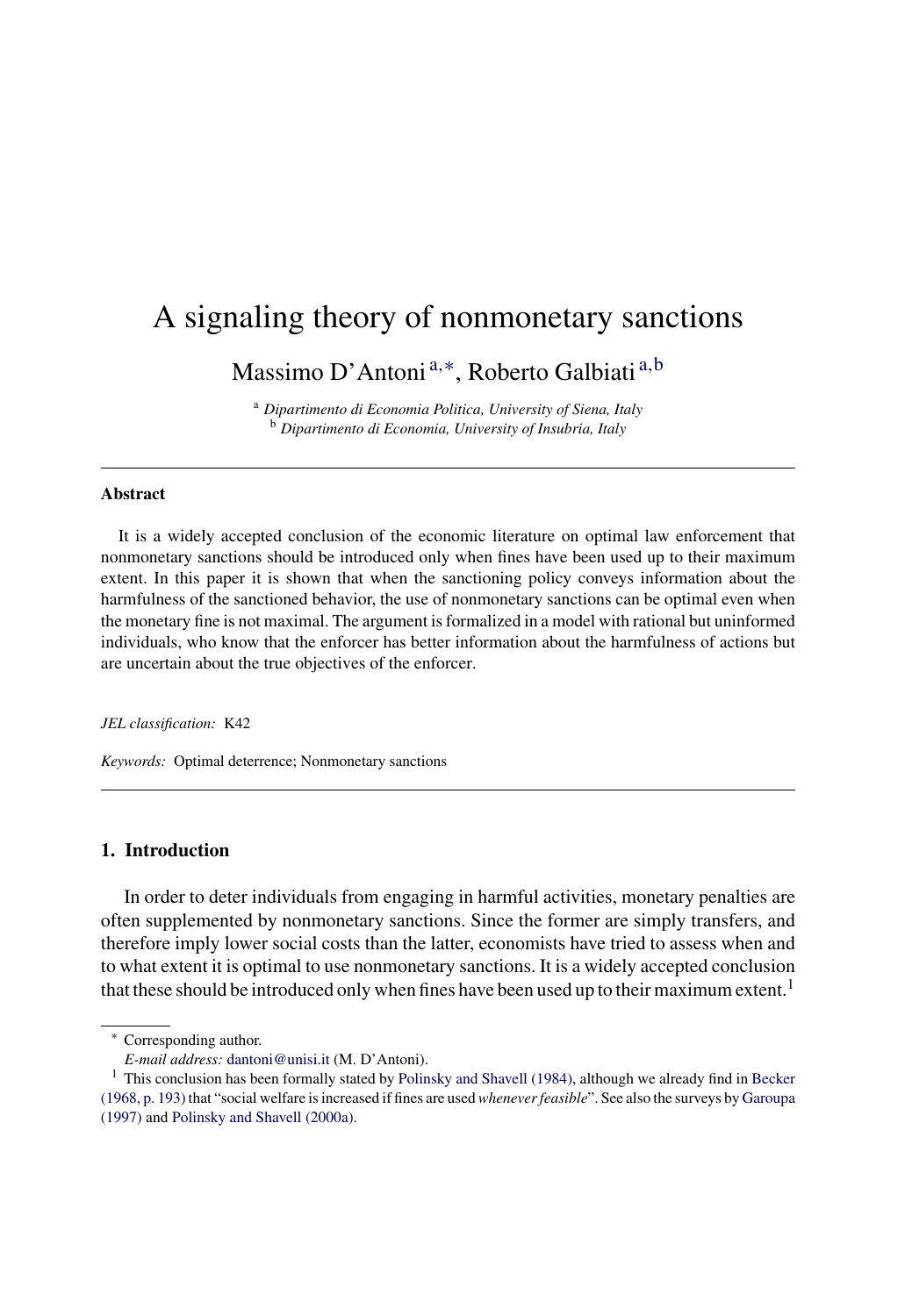In this paper we argue that such a conclusion may not hold when a sanctioning policy is intended not only to deter individuals, but also to inform them about the harmfulness of certain activities as, in this case, nonmonetary sanctions may present some advantages over monetary ones. We show that, when the sanctioning policy conveys information about the possible effects of individuals' behavior, the use of nonmonetary sanctions can be optimal even when the monetary sanction has not been used up to its maximum extent.

Public law enforcement is motivated by the presence of externalities. However, we observe that a relevant characteristic of certain activities (such as driving or smoking) is that they can be harmful to the individual engaging in them, and not only to others. Moreover, individuals may have other-regarding preferences, so that they care about the possible effects of their activities on others. As a consequence, the belief in the riskiness of individual activities is an important determinant of behavior. If the government knows better than individuals how risky or harmful such activities are, sanctions can affect the amount of harm produced not only by directly increasing the costs for the wrongdoers, but also by modifying the individuals' perception of the likely consequences of their actions.

The logic of our argument goes as follows. We assume rational individuals facing a better informed enforcer whose true objectives are not known with certainty by the individuals. If the "credibility" of the enforcer becomes a concern, it is important for a benevolent enforcer to signal that the enforcement policy is actually aimed at deterring violations, rather than at reaching competing objectives. Indeed, different kinds of sanctions can score differently in this regard. Consider the case of individuals who are not sure that the enforcer is maximizing social welfare, and believe that it has a stake in the revenue accruing from monetary sanctions<sup>2</sup>: a high monetary sanction will not be seen as an optimal deterrence policy in the face of a very harmful activity, but as motivated by the desire to raise revenue.<sup>3</sup> Under these circumstances, nonmonetary sanctions may have an advantage over monetary fines for a welfare maximizing government. The use of nonmonetary sanctions may be a more credible signal, compared to monetary sanctions, of the enforcer's commitment to reducing the amount of harm produced.

Our signaling theory can rationalize the use of nonmonetary sanctions in cases where the sanctioning policy observed is hard to reconcile with the standard conclusions on optimal deterrence.<sup>4</sup> Consider for instance the deterrence of driving offenses. In this case, costly nonmonetary sanctions (e.g. license withdrawal or vehicle forfeiture) are often used together

<sup>&</sup>lt;sup>2</sup> In the theory of public enforcement of law, the hypothesis that government can be interested in revenue rather than social welfare was first examined by Garoupa and Klerman (2002), who compared the optimal enforcement policies chosen by a social welfare maximizing government and by a rent-seeking one. In a related paper, Dittmann (2006) derives the optimal type of punishment under the assumption that the detection probability is chosen by a rent-seeking government and shows that exclusive mandatory imprisonment for serious crimes is welfare maximizing. Other papers that consider the possibility of a rent-seeking government are Wickelgren (2003) and Friedman (1999).

<sup>&</sup>lt;sup>3</sup> A recent report on parking enforcement in London issued by the Greater London Authority Transport Committee opened claiming that "[i]n a city which has too many cars to move around or park without associated rules, we accept restrictions and penalties—so long as their purpose is to alleviate traffic problems and not to raise revenue" (our emphasis).

<sup>&</sup>lt;sup>4</sup> An alternative argument to explain the use of nonmonetary sanctions may refer to incapacitation, since a sanction such as driving license suspension has the effect of keeping the driver from doing harm for some time. According to Shavell (1987) it is optimal to incapacitate an individual if the per period harm he can cause exceeds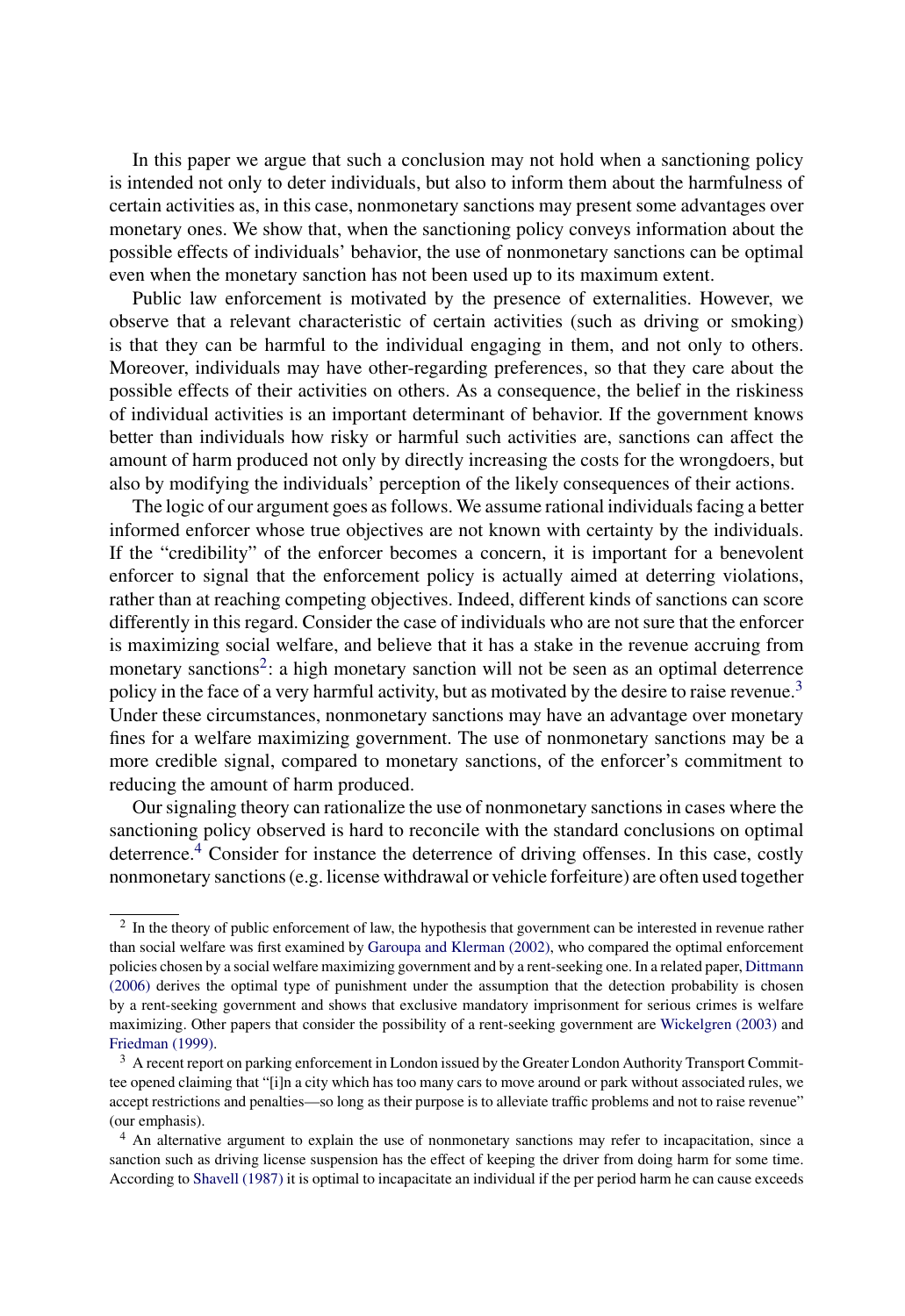with non-maximal fines, and should we replace the prescribed nonmonetary sanctions with a monetary sanction of equivalent value for the wrongdoer, fines would be much lower than individual's wealth, which according to the standard theory should represent the upper limit of a monetary sanction.<sup>5</sup> Other examples may be crimes related to minor copyright violations (for instance recent reforms in the Italian law prescribe the possibility of imprisonment for music piracy), or crimes typically committed by wealthy individuals, such as some financial or commercial crimes.<sup>6</sup>

Note that the use of nonmonetary sanctions is even less reasonable if the upper limit to the applicable sanction is represented by some social or ethical constraint rather than by the wrongdoer's wealth.<sup>7</sup> In this case, the same upper limit would presumably apply both to monetary and nonmonetary sanctions, and it would be equally difficult to explain why the fine is not raised up to this maximum level and a more costly nonmonetary sanction is used.

The paper joins a large stream of literature that qualifies Becker's (1968) theory of deterrence. In recent years some contributions resorted to information related arguments (Bebchuk & Kaplow, 1992; Ben-Shahar, 1997; Garoupa, 1999), focusing on imperfect information about the probability of detection or apprehension. To our knowledge, the present contribution is the first to introduce imperfect information about the probability of undesired consequences for the wrongdoers themselves, and to emphasize the role played by nonmonetary sanctions as a signal of the harmfulness of sanctioned behaviors.<sup>8</sup>

The paper proceeds as follows. Section 2 introduces the basic hypotheses and the model setup. Section 3 discusses the optimal sanctioning policy: we will consider the case of perfect information (Section 3.1), compare it to that of asymmetric information (Section 3.2), and examine the possibility that an upper limit applies to the total sanction rather than to the monetary sanction alone (Section 3.3). Section 4 summarizes and provides concluding remarks.

the per period social cost of incapacitation, and to keep him incapacitated as long as this condition holds. However, apart from license suspension for drunk driving or similar cases in which the necessity to reduce an impending danger is obvious, this argument seems unable by itself to provide a rationale for the use of nonmonetary sanctions in most of the cases we can observe.

<sup>5</sup> Concerning driving offenses, a recent empirical study supports the idea that fines could substitute for license suspensions without violating any individual wealth constraint: Jorgensen and Wentel-Larsen (2002) estimate that the average willingness to pay of Norwegian car drivers to have their license back (suspended for six months) was about 600\$ in 1997.

<sup>6</sup> As reported by Dittmann (2006), the United States Sentencing Commission Guidelines Manual provides for mandatory imprisonment for several crimes that are expected to be committed by wealthy people. For instance: commercial bribery if the bribe or the improper benefit to be conferred exceeds 5000\$; embezzlement if the loss exceeds 120,000\$; evasion of export controls; repetitive discharge of a hazardous or toxic substance into the environment.

<sup>&</sup>lt;sup>7</sup> For instance, if the penalty were defined according to the principle that the penalty should fit the crime, then neither a fine of thousands of Euros nor imprisonment would be accepted as a sanction for double parking. The inclusion of notions of fairness in the theory of optimal sanctioning is discussed, among others, by Polinsky and Shavell (2000b) and Kaplow and Shavell (2001).

<sup>8</sup> Barigozzi and Villeneuve (2006) present a similar argument about taxation. They show that taxes may have a signaling function in situations in which the government is more informed than consumers about the consequences of their consumption choices.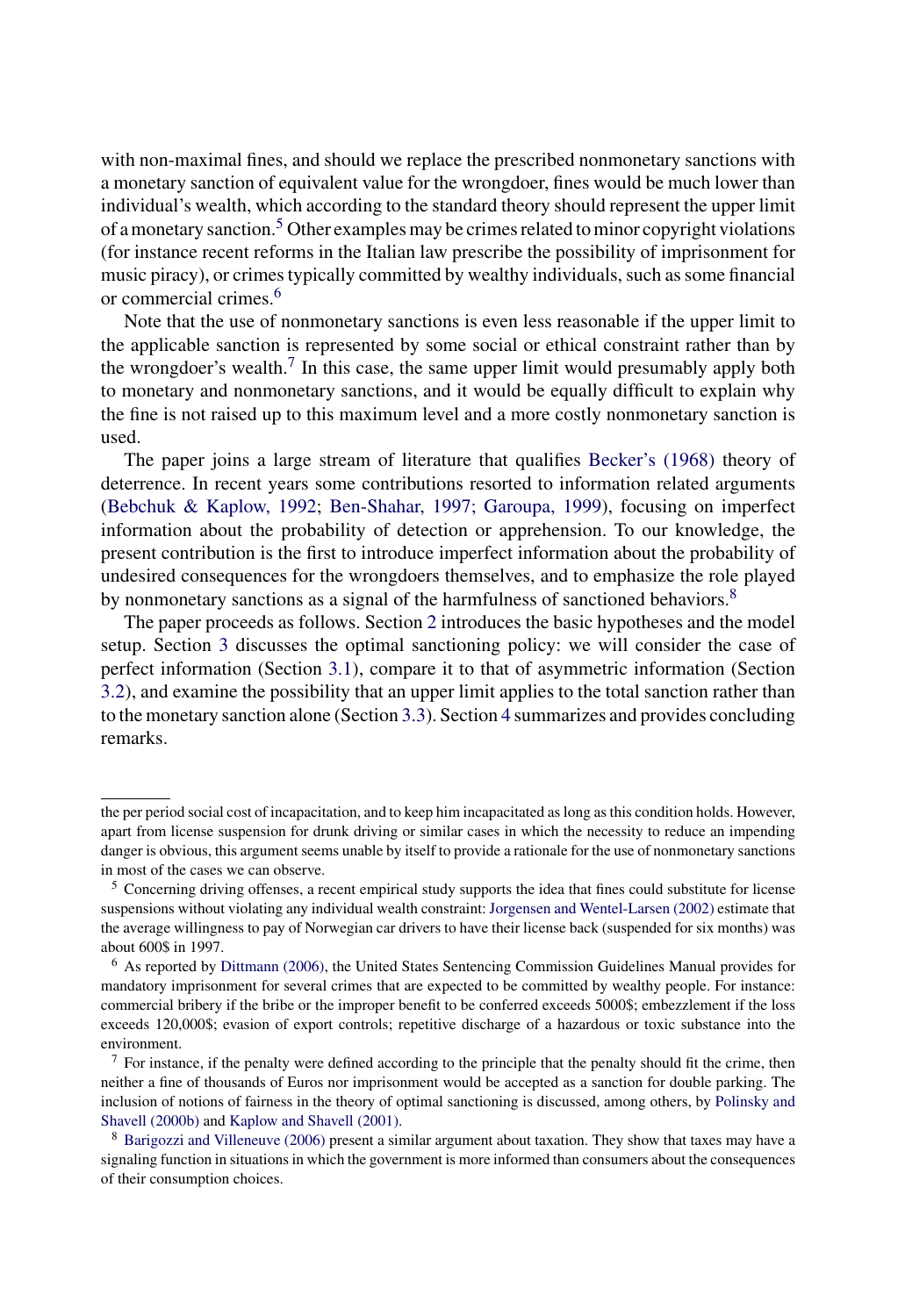#### **2. Model setup and hypotheses**

Consider a population of identical individuals who gain a benefit *b* from violating a legal rule, where *b* is a random variable.

The violation of the rule will cause an accident with probability *q*. The accident produces an externality *E* and, additionally, a cost *K* for the wrongdoer himself. *K* includes liability costs and any other negative effect of the accident that the wrongdoer internalizes, such as a damage suffered (consider the case of a car accident where the driver or his relatives are among the victims) or altruistic concern; note that it may be the case that  $K$  is by far the larger component of the social cost of the accident.

# *2.1. Benevolent enforcer, rent-seeking enforcer and individuals' inferences*

We make the assumption that the probability *q* can take two possible values: high or low (respectively  $q_H$  and  $q_L$ , with  $q_L < q_H$ ). At the outset, potential wrongdoers do not know  $q$ ; they have a prior expectation  $r$  that the probability of an accident is high  $(q_H)$ . However, the probability is known to the enforcer, who has access to more reliable sources of information than individuals. It would be in the interest of the parties (enforcer and potential wrongdoers) that this information is shared, but we assume that the enforcer cannot produce verifiable evidence about the value of *q*, or it can do so only at a considerable cost.

Even if direct communication of *q* is not possible, individuals can learn something about *q* and update their beliefs on the risk of an accident by observing the sanctioning strategy chosen by the enforcer. We assume that the enforcer's objective function is not known with certainty by the potential wrongdoers: individuals assign a positive probability to the case that the enforcer maximizes a function which is different from the social welfare.<sup>9</sup> For instance, individuals may believe that with probability  $\beta$  the enforcer maximizes the fine revenue *R* rather than social welfare.<sup>10</sup>

We label, respectively, "benevolent" an enforcer (government) that maximizes social welfare, and "nonbenevolent" or "rent-seeking" an enforcer that maximizes fine revenue. We want to characterize the optimal sanctioning policy of a benevolent enforcer who takes into account the uncertainty of individuals about its objective function (i.e. about its "type" being benevolent or rent-seeking) and about the risk of an accident.

We choose not to explicitly model the political mechanism that can induce a government to act in a benevolent way. However, we make the assumption that the political system is effective enough that even a nonbenevolent government could not overtly behave in a way that reveals its type. In other words, the individuals must not be able to infer from the

<sup>&</sup>lt;sup>9</sup> The main reason for this assumption is that, if individuals in the population knew the objective function of the enforcer, they would be able to overcome the information asymmetry simply by inferring the value of *q* from the sanctioning policy selected by a welfare maximizing enforcer.

<sup>&</sup>lt;sup>10</sup> The reason why the budget  $R$  enters the objective function may be that the enforcer (the government) earns a rent from managing public funds (the rent is assumed to be proportional to the funds). The model can be easily extended to the case in which the enforcer is believed to maximize a function of both social welfare and fine revenue.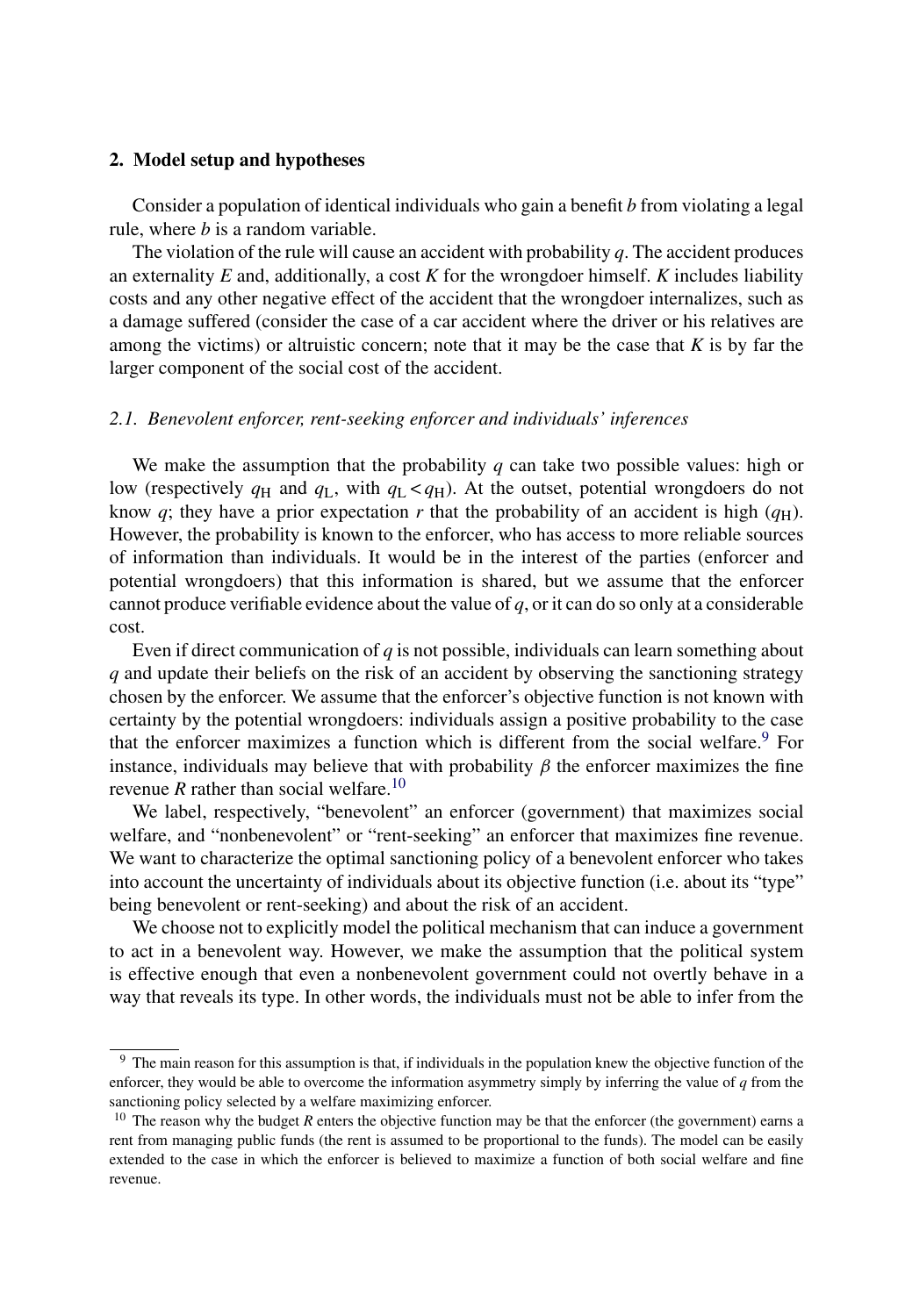behavior of the enforcer that it is nonbenevolent (though in some circumstances they may be able to tell it apart from a benevolent enforcer). To be more precise, we assume that (1) the nonbenevolent government cannot choose a strategy which would never be chosen by a benevolent government; and (2) the nonbenevolent government cannot choose a low deterrence policy when the risk of accident is high; although it can overdeter violations when the risk is low. An explanation for assumption (2) is that with underdeterrence individuals can detect that the government has chosen the "wrong" policy by observing a high number of accidents; on the contrary, overdeterrence is difficult to detect, because although individuals see that there have been high sanctions and a small number of accidents, the counterfactual is missing, i.e. it is hard to know what the number of accident would have been with lower deterrence.

## *2.2. Monetary versus nonmonetary sanctions*

Let  $\pi$  be the probability that a wrongdoer who violates is caught. Since the cost of detection plays no fundamental role in the model, we assume that  $\pi$  is exogenously given and fixed. The model can be extended without difficulty to the case of a variable  $\pi$ .

In order to deter violations, the enforcer will sanction the wrongdoer using monetary and nonmonetary sanctions. Let *F* be the monetary fine to be paid when the wrongdoer is caught, and *H* the equivalent in money of the nonmonetary sanction.

The theory of optimal monetary sanctioning points to the wealth of individuals as an upper bound for monetary sanctions: we have  $F \leq \overline{F}$ , while *H* is not subject to such a  $\lim_{h \to 1}$  However, we will extend our model to allow for alternative possibilities, including customary rules constraining the maximal sanction that can be imposed for a violation: in this case, the upper bound will be on the total amount of the sanction  $F + H$ .

As it is well known, an important difference between monetary and nonmonetary sanctions is that the latter imply a social cost, while the former are simply a transfer, and therefore the cost for those sanctioned is exactly offset by a gain for those who receive the fine revenue. We consider that a nonmonetary sanction whose amount is *H* implies a social loss of  $\delta H$ , with  $\delta > 0$  (if  $\delta = 0$ , the nonmonetary sanction would be equivalent to a monetary transfer) with  $\delta > 0$  (if  $\delta = 0$ , the nonmonetary sanction would be equivalent to a monetary transfer).<br>The social cost of the nonmonetary sanction includes both the cost for the wrongdoer of The social cost of the nonmonetary sanction includes both the cost for the wrongdoer of being sanctioned and the net cost for the enforcer of imposing the sanction.<sup>12</sup>

Another aspect, which is relevant in our model, is that the rent-seeking enforcer has a direct interest in increasing the fine revenue, while there is no gain from increasing a nonmonetary sanction.

 $11$  More precisely, even when there is a limit (e.g. the time in prison is constrained by age), the classical theory implicitly assumes that this is higher than the optimal interior solution for the nonmonetary sanction.

<sup>&</sup>lt;sup>12</sup> It is worth noting that the sanction can bring about some social benefits too; for example, when we consider driving offenses and drivers who are required to attend a course in order to have their driving license back after a withdrawal, the course may increase the ability of the drivers, and affect the future risk of accidents: in this case, the benefit for society corresponds to the reduction in future externalities. In addition, nonmonetary sanctions may prevent the individual from doing harm for a certain period (this is the incapacitation argument we mentioned in footnote 4). Of course, we rule out the possibility that these gains are higher than the total social cost of sanctions, as in this case the imposition of the sanction would be optimal irrespective of its deterrence effect.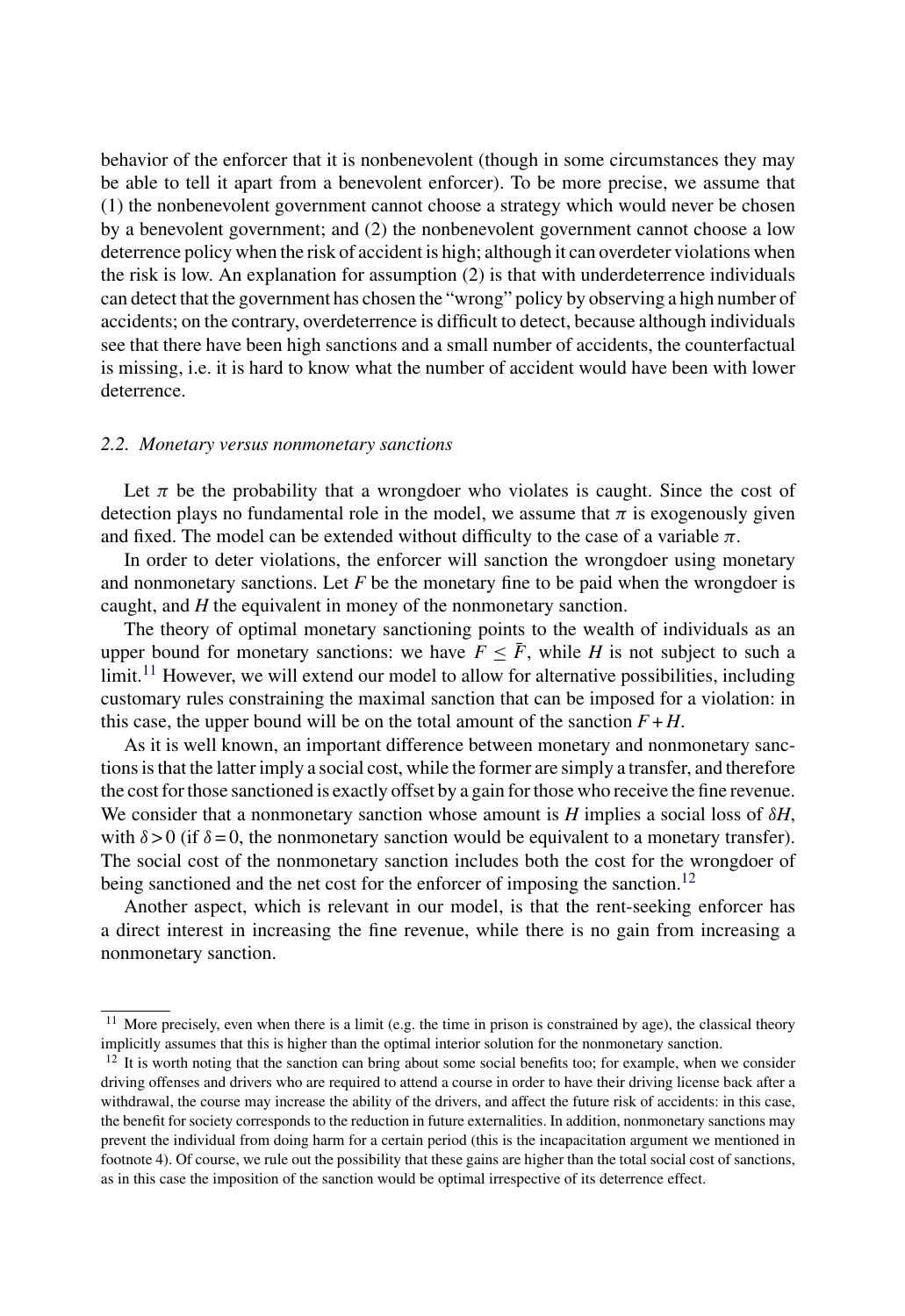By mimicking the strategy of the benevolent enforcer facing  $q = q<sub>H</sub>$ , the nonbenevolent enforcer may be able to extract a rent from individuals. It will pretend that  $q = q<sub>H</sub>$  (i.e. that the risk of an accident is high) and set a high monetary sanction, when it is actually  $q = q_L$ . This means that a high monetary sanction does not unambiguously signal that  $q = q_H$ , since it may well be compatible with  $q = q_L$  and a nonbenevolent enforcer. In other words, the possibility that the enforcer is rent-seeking rather than benevolent makes the monetary sanction a "noisy" signal about the riskiness of sanctioned actions. A nonmonetary sanction, although more costly, does not suffer such a drawback.

It is worth emphasizing that it is because of the presence of *K*, i.e. because the accident is costly to the wrongdoer as well, that the signaling role of sanctions is important for deterrence.

# **3. Optimal sanctions**

In order to analyze the optimal policy it is convenient to refer directly to the expected sanction  $S = \pi F$ .  $\overline{S} = \pi \overline{F}$  will denote the maximum possible value of *S*, corresponding to the highest possible monetary sanction  $\bar{F}$ .

Similarly, let *N* indicate the expected (equivalent monetary) value of the nonmonetary sanction:  $N = \pi H$ .

Given *S* and *N*, an individual will violate the rule if

$$
b - (S + N) - pK > 0 \tag{1}
$$

where  $p$  is the probability (not necessarily equal to  $q$ ) that potential wrongdoers assign to the occurrence of an accident. The social benefit from the violations of the rule net of loss is

$$
U(S, N, p) \equiv \int_{S+N+pK}^{\infty} [b - q(E+K) - \delta N] dG(b)
$$
 (2)

where *G* is the cumulative distribution of *b*, or  $G(x) = \text{Prob}\{b \leq x\}$ , with density *g*. In function *U* it is made explicit that deterrence (and therefore social welfare) depends on individuals' perception of the risk incurred by violating the rules.

# *3.1. Perfect information*

Assume that individuals are perfectly informed about *q*, i.e. they know the "true" probability of getting into an accident when violating a legal rule (i.e.  $p = q_i$ , with  $i = L$ , H).

We first restate the standard conclusion about the optimal mix of monetary/nonmonetary sanctions; namely, that a nonmonetary sanction should be used only to supplement a monetary one when the latter has been used up to its maximum extent. In our context, this can be expressed as follows.

**Proposition 1.** *When*  $p = q$  *(perfect information), it is never optimal that at the same time*  $N > 0$  and  $S < \overline{S}$ .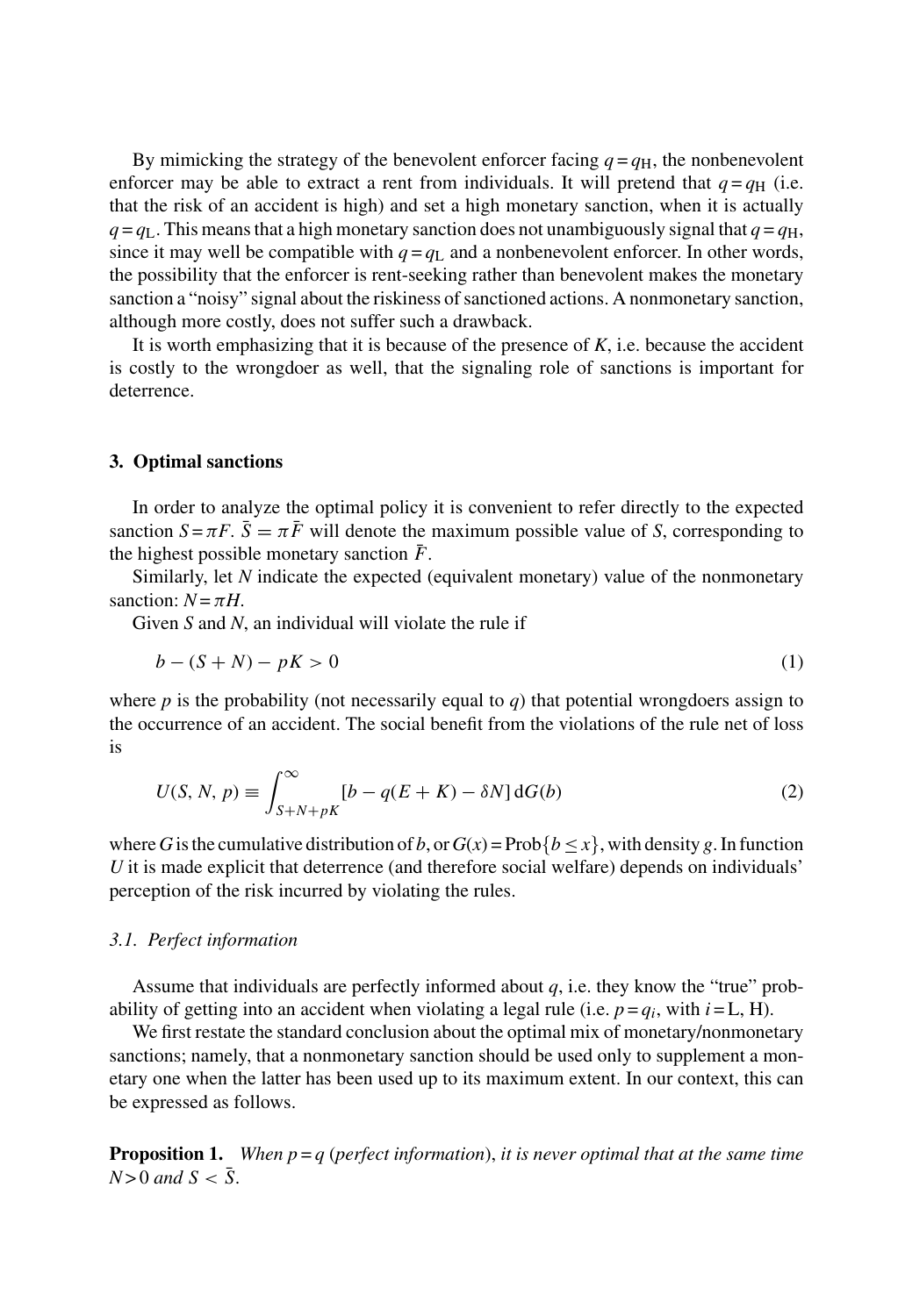**Proof.** We simply show that if  $S < \overline{S}$  and  $N > 0$ , it is always possible to increase (2) by increasing *S*. Consider the effect of an increase in *S* exactly offset in terms of deterrence by a decrease in *N*, or  $dN = -dS$ : since  $dN + dS = 0$ , the change in social welfare is  $[1-G(N+S+qK)]\delta S > 0.$  □

When the probability is  $q_i$ , the enforcer selects *S* and *N* to solve

$$
\max_{S,N} U(S, N, q_i) \quad \text{s.t.} \quad S \le \bar{S}. \tag{3}
$$

In order to align individual incentives and social costs/benefits, when the probability is  $q_i$  the optimal expected sanction  $S^i$  is  $q_iE$  if this level is lower than  $\overline{S}$ ; the expected sanction corresponds to the Pigouvian corrective tax for the externality. Consistently with Proposition 1, the optimal expected nonmonetary sanction  $N<sup>i</sup>$  will be zero in this case.

If the constraint on the maximum monetary sanction is binding (because  $q_iE > \bar{S}$ ), we will have  $S^i = \overline{S}$  and  $N^i$  is either a positive value satisfying

$$
[q_i E - (1 - \delta)N - \bar{S}]g(N + \bar{S} + q_i K) - \delta[1 - G(N + \bar{S} + q_i K)] = 0
$$
\n(4)

or it is zero (this will be the case if the left-hand side of  $(4)$  is nonpositive for  $N=0$ ).

This corresponds to the common conclusion about the use of a nonmonetary sanction as a supplement to a maximal monetary sanction.

In the following we will refer to the optimal solution with perfect information as the first best solution, and we will assume that  $S^i < \overline{S}$  (so that  $N^i = 0$ ) for  $i = L$ , H.

#### *3.2. Asymmetric information*

When information about *q* is asymmetrically distributed, individuals update their expectation on the probability of an accident by observing the sanctioning policy and considering the possible strategies of a benevolent and a nonbenevolent enforcer. In the equilibrium, each type of enforcer maximizes its payoff according to the expected optimal response of the individuals in the population; and potential wrongdoers choose on the basis of their beliefs, which are formed according to the observed behavior of the enforcers.

Consider the case in which the benevolent enforcer fixes the expected sanctions at the perfect information levels. This strategy will result in an efficient outcome only if the potential wrongdoers can infer the "true" risk of accident from the sanctions observed.

An individual observing a low sanction will infer that the probability is low, since by our assumptions it is not possible for the enforcer, even if it is nonbenevolent, to choose a low sanction when the risk is high. Therefore, when the risk is low there is no difference with respect to the perfect information case, and the optimal sanction will be *S*L.

However, an individual observing  $S > S^L$  might not be able to infer that the risk is high, as the nonbenevolent enforcer might find it convenient to fix a high sanction even when the risk is low, if it can increase its fine revenue by doing so. In other words, we might end up with a "pooling" equilibrium where potential wrongdoers observe the same policy in the case of a high risk and in the case of a nonbenevolent enforcer facing a low risk of accident. In such a pooling equilibrium potential wrongdoers update their beliefs when they observe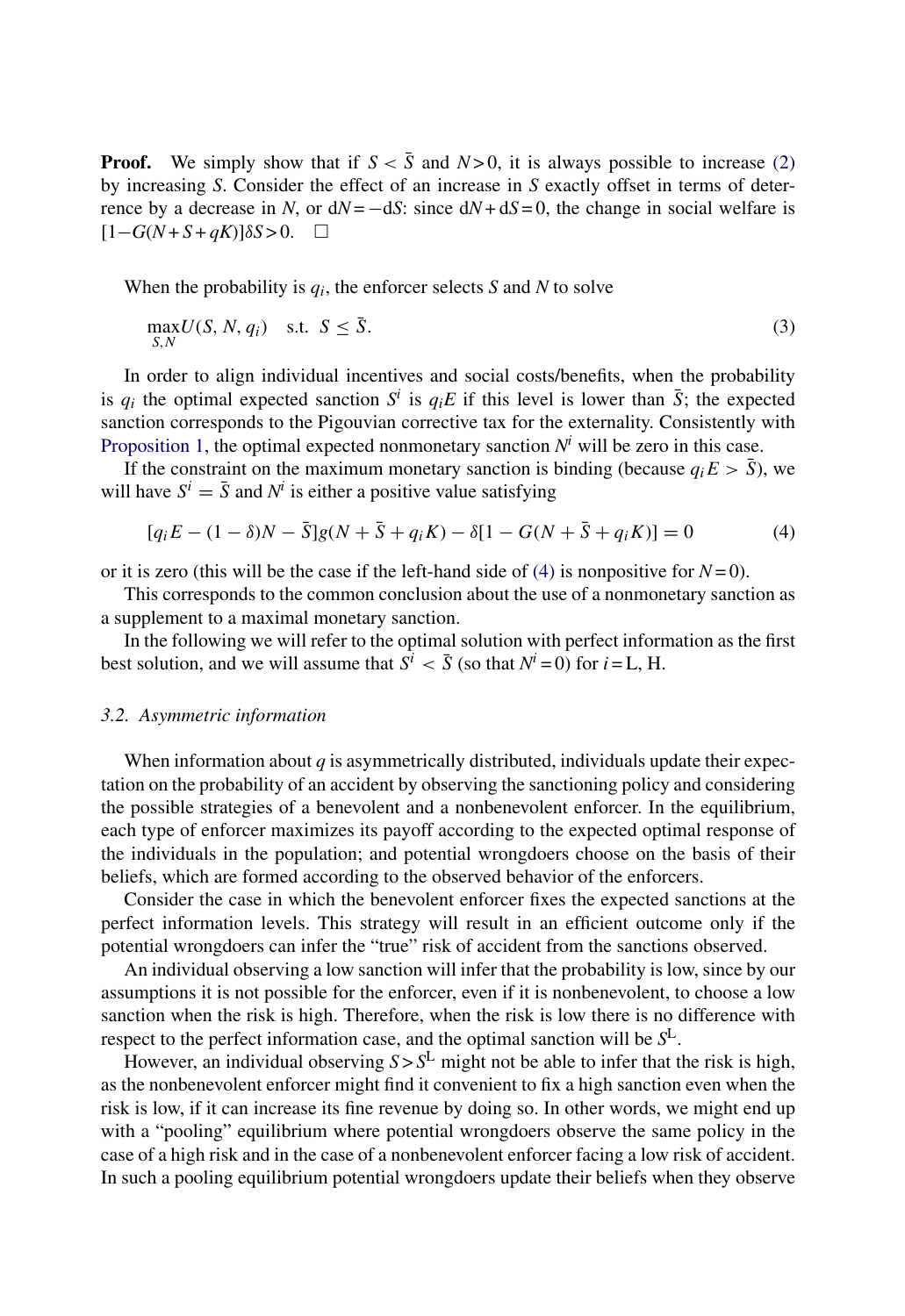

Fig. 1. Expected monetary sanctions and frequency of violations.

 $S > S<sup>L</sup>$  but, as the enforcer may be a rent-seeking one, they are not able to know the "true" probability *q*.

We indicate by  $\tilde{p}$  the posterior belief when potential wrongdoers cannot tell apart the case of high risk from that of a nonbenevolent enforcer, with<sup>13</sup>

$$
q_{\rm L} < \tilde{p} \le q_{\rm H}.\tag{5}
$$

The last inequality is strict if  $\beta$  (the probability that the enforcer is rent-seeking) is positive, and the difference between  $\tilde{p}$  and  $q_H$  is higher the higher  $\beta$  is.

When the risk of accident is  $q_L$ , by imposing the sanctions  $(S, N)$  chosen by the benevolent enforcer when  $q = q<sub>H</sub>$ , the rent-seeking enforcer gets a payoff

$$
R(S, N) \equiv S[1 - G(\tilde{p}K + S + N)].
$$
\n<sup>(6)</sup>

Therefore, in order to give potential wrongdoers the proper signal about the riskiness of their behavior when  $q = q_H$ , the benevolent enforcer will set the sanctions so that  $R(S)$ , *N*) ≤ *R*<sub>L</sub> (incentive compatibility constraint), where  $R_L$  ≡  $S^L[1 - G(q_LK + S^L)]$  is the payoff the rent-seeking enforcer would obtain by selecting the welfare maximizing strategy  $S^L$ .

In Fig. 1 the curve drawn in a continuous line represents the total sanction corresponding to each frequency of violation  $1 - G$  when  $p = q_H$ ; the dashed curve gives the maximum monetary sanction consistent with the incentive compatibility constraint  $(S = R_L/(1 - G))$ .

$$
\tilde{p} = q_{\rm L} + \frac{r}{r + (1 - r)\beta}(q_{\rm H} - q_{\rm L})
$$

with  $\tilde{p} \ge p_0$ ,  $\tilde{p} = q_H$  for  $\beta = 0$  and  $\tilde{p} = p_0$  for  $\beta = 1$ .

<sup>&</sup>lt;sup>13</sup> Let  $p_0$  be the prior probability that potential wrongdoers assign to the eventuality of an accident; it is  $p_0 = q_L + r$  $(q_H - q_L)$  where  $r \in (0,1)$  is the prior probability that  $q = q_H$  (see above). By simple application of Bayes' rule, the posterior probability is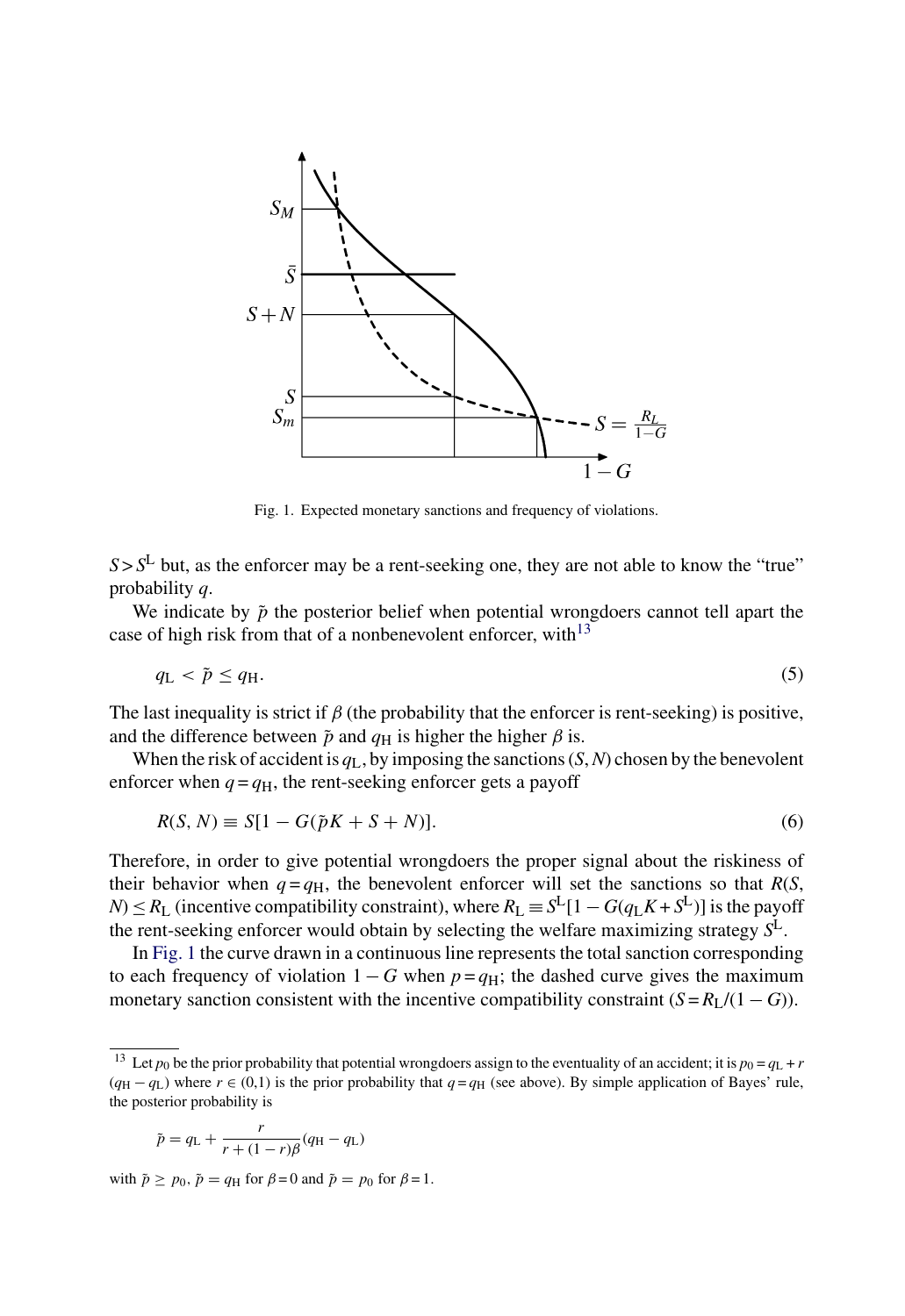To simplify our analysis, we will assume that the two curves cross only twice, at levels  $S<sub>m</sub>$ and  $S_M$  (so that  $R(S_m, 0) = R(S_M, 0) = R_L$ ), and that  $\tilde{S} < S_M$ , as depicted in the figure. This implies that levels of sanctions higher than  $S<sub>m</sub>$  can satisfy the constraint only if the monetary sanction is supplemented by a nonmonetary one. Equivalently:  $R(S,0) > R_L$  if  $S_m < S \leq \overline{S}$ , while  $R(S,0) < R_L$  for  $S < S_m$ . Note also that  $S^L < S_m$ .

If we had  $R(S^H, 0) \le R_L$ , it would never be optimal for the rent-seeking enforcer to disguise (the incentive compatibility constraint would be satisfied in the first best). Therefore, in order to focus on the case in which asymmetric information affects the outcome, we assume that  $R(S^H, 0) > R_L$ , or  $S^H > S_m$ .

We now characterize the optimal sanctioning strategy for a benevolent enforcer faced with a high risk of accident  $(q = q_H)$ . This can result in either a pooling or a separating equilibrium. The latter is obtained by solving

$$
\max_{S,N} U(S, N, q_{\rm H}) \quad \text{s.t.} \quad S \le \bar{S}, \quad R(S, N) \le R_{\rm L}. \tag{7}
$$

We have a pooling equilibrium when, faced by a low risk ( $q = q_L$ ), the rent-seeking enforcer mimics the benevolent enforcer's optimal strategy for  $q = q_H$  (i.e. the incentive compatibility constraint is not satisfied); we solve in this case

$$
\max_{S,N} U(S, N, \tilde{p}) \quad \text{s.t.} \quad S \le \tilde{S}, \quad R(S, N) > R_{\text{L}}.
$$
\n
$$
(8)
$$

We assume that  $(q_H - \tilde{p})K + q_H E > \overline{S}$ . Since

$$
U((q_{\rm H} - \tilde{p})K + q_{\rm H}E, 0, \tilde{p}) = U(q_{\rm H}E, 0, q_{\rm H}),
$$
\n(9)

this assumption rules out the possibility that a monetary sanction alone can induce a first best level of deterrence in the pooling equilibrium, which would make the problem uninteresting.

We summarize the solution to the above problem in

**Proposition 2.** Let  $\bar{S}$  be the upper limit on monetary sanctions. Assume that there is *asymmetric information and there is no monetary sanction inducing a first best level of deterrence*. *The problem admits a separating equilibrium where potential wrongdoers learn the true probability q*H. *In this equilibrium we may have*  $N > 0$  *even when*  $S < \overline{S}$ . *This outcome is more likely the higher*  $(q_H - \tilde{p})K$  *is.* 

## **Proof.** See Appendix A.1.

S,N

The proposition states that, due to the incentive compatibility constraint, there is a role to be played by nonmonetary sanctions even if the monetary sanction is not maximal. Although less costly in principle, an increase in the monetary sanction can be unadvisable because it makes the signal about harmfulness "noisy" (the benevolent and the rent-seeking enforcer are "pooled"), with adverse effects on deterrence. Nonmonetary sanctions, though more costly, make it possible to increase deterrence while controlling potential wrongdoers' beliefs about the real objective of the enforcer's policy.

Note that  $(q_H - \tilde{p})K$  is higher the higher the own-effect of violations K is, the higher the belief that the enforcer is rent-seeking  $(\beta)$  is and the higher the uncertainty about the probability of an accident is.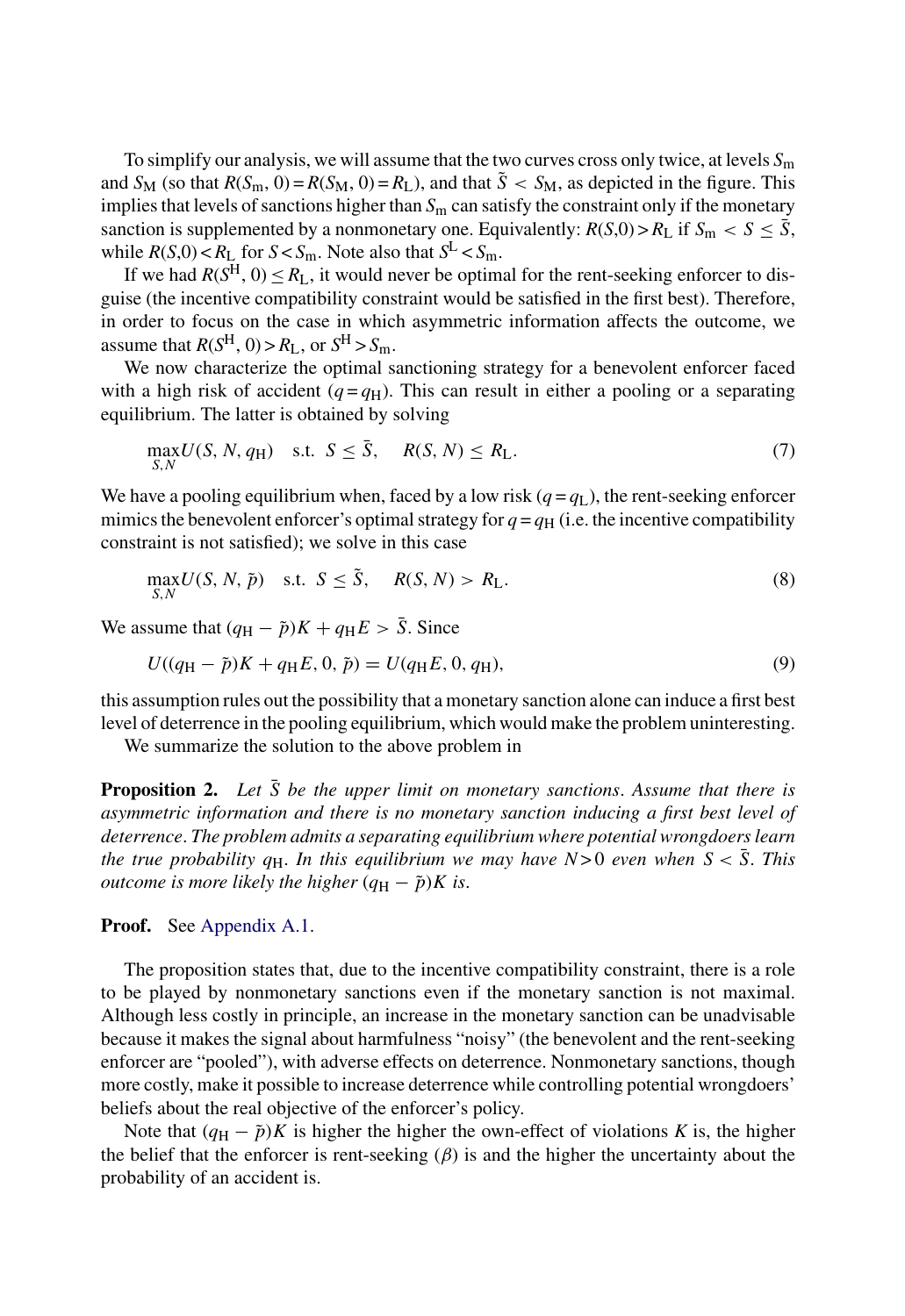#### *3.3. Upper limit to the total sanction*

Our result about the signaling role of nonmonetary sanctions extends to the case in which the upper bound applies to the *total* amount of the sanction, monetary and nonmonetary, rather than only to monetary sanctions. This is the case when the upper limit to sanctions is not related to the wealth of individuals, but reflects some other external constraint. For instance, the government may want to respond to some view of fairness shared by the individuals, who believe that the sanction should "fit the crime".<sup>14</sup>

The existence of an upper limit to the total sanction can be expressed by the constraint  $F + H \leq \overline{F}$ , or  $S + N \leq \overline{S}$ . When sanctions are subject to an upper limit to the total sanction, Proposition 1 implies that under perfect information it must always be  $N=0$ , and there is no role at all for nonmonetary sanctions. Hence, the conclusion that the use of nonmonetary sanctions can be part of the optimal strategy is more striking here than in the case considered above.

After substituting  $S + N \le \overline{S}$  for  $S \le \overline{S}$  in problems (7) and (8), we proceed as in the previous section. We obtain the following result:

**Proposition 3.** Let  $\overline{S}$  be the upper limit on total sanctions, monetary and nonmonetary. *Assume that there is asymmetric information and there is no monetary sanction inducing a first best level of deterrence*. *The problem admits a separating equilibrium in which potential wrongdoers know the true probability*  $q_H$ . *In this equilibrium we will have*  $S < \overline{S}$  *and, in spite of this, we may have N*>0. *This outcome is more likely the higher is*  $(q_H - \tilde{p})K$  *is and the lower* δ *is*.

#### **Proof.** See Appendix A.2.

With respect to Proposition 2, we have here that a low  $\delta$  unambiguously makes the separating equilibrium, the only one in which nonmonetary sanctions can be used, more likely than the pooling equilibrium. The result seems to better suit the case of nonmonetary sanctions with a low (though strictly positive) social cost; this is the case for sanctions that bring about some social benefits, for example because they incapacitate or re-educate the wrongdoer.

# **4. Concluding remarks**

In this paper, we develop a signaling theory of nonmonetary sanctions. We have incorporated educational and informative concerns into the standard theory of deter-

<sup>14</sup> Polinsky and Shavell (2000b) consider the case of a government which responds to fairness oriented preferences of the citizens: "When the issue of fairness is added to the analysis, however, the usual solution is generally not optimal because a very high sanction will be seen as unfair, or more precisely, will result in the lowering of individuals' fairness-related utility. With respect to double parking, even a sanction of \$100 might be considered unfair, let alone a sanction of \$10,000". Our analyses differ in that, for simplicity, we take the upper limit as a constraint in the enforcer's objective function, rather than introducing a concern for fairness in the objective function itself.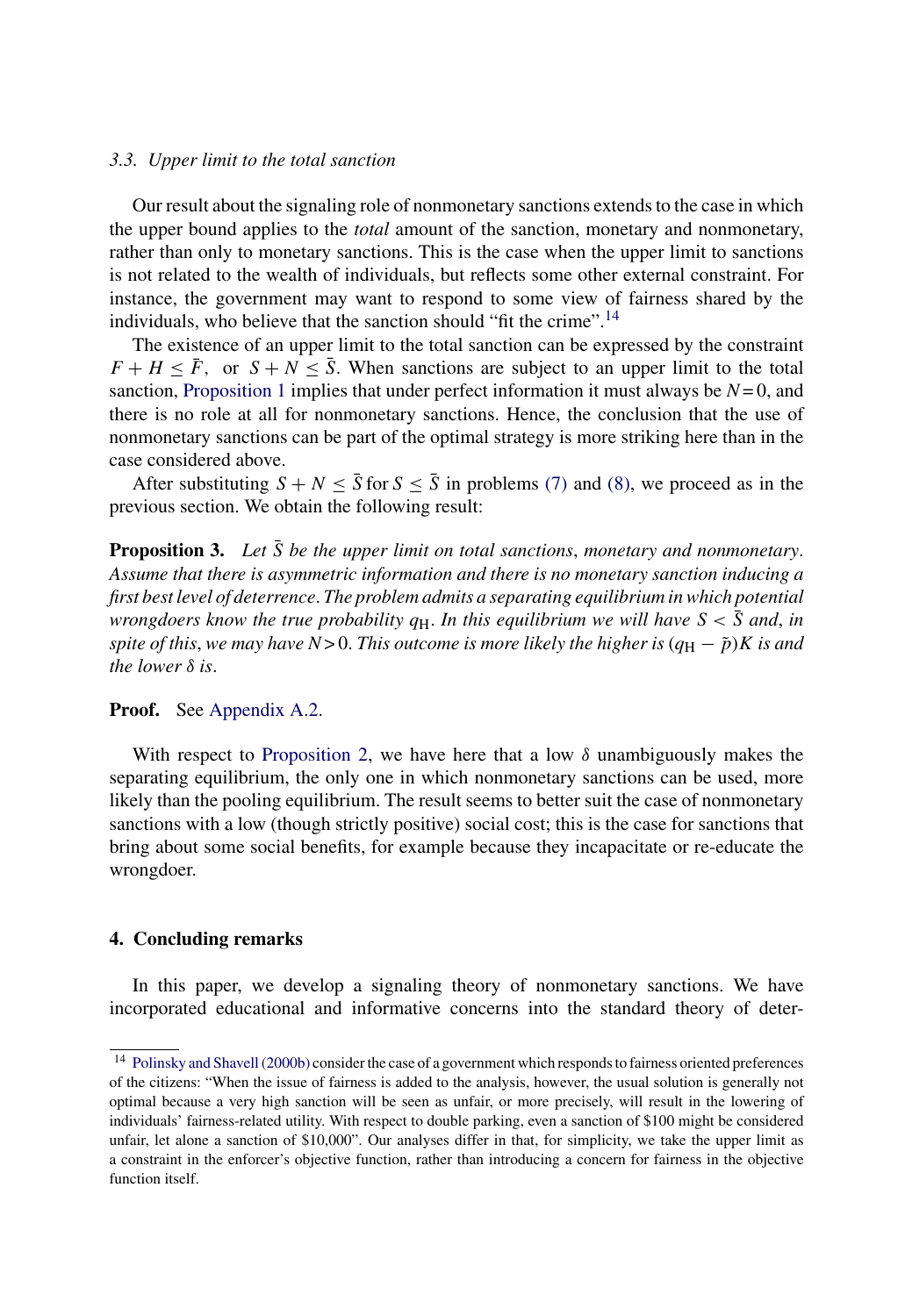rence by considering a situation in which the public enforcer is better informed than the potential wrongdoer about the possible negative consequences of violations.

The paper provides a contribution to the theory of optimal law enforcement by showing that the traditional conclusion on the optimal use of nonmonetary sanctions, namely that fines should be used to their maximum extent before nonmonetary sanctions are introduced, does not hold when the signaling power of different sanctions is taken into account. Indeed, monetary and nonmonetary sanctions are not perfect substitutes not only because they imply different costs, but also because they provide different signals to individuals. In particular, we have shown that nonmonetary sanctions may be more credible in transmitting information about the harmfulness of actions.

Finally, it is worth discussing how our analysis is affected by the availability of alternative means of transmitting information, whose use we have implicitly ruled out. For instance, the government may disseminate information by means of a large scale informative campaign. However, it is clear that such a campaign should be costly to be credible; otherwise, the (welfare maximizing) enforcer would find it optimal to save on sanctioning and detection costs by always claiming that the risk is high, even when it is in fact low. Given this remark, the access to relatively cheaper channels of information does not seem to represent a compelling argument against the use of nonmonetary sanctions as a signaling device.

Besides, it could be claimed that sanctioning is a fairly effective way to attract the attention of the wrongdoers and be sure that the information reaches the desired target. In this regard, using sanctions may be better than relying on the expectation that the individuals watch TV ads or read informative booklets.<sup>15</sup> As these actions are costly for the individuals, they may decide not to bear these additional costs, thus making the information campaigns ineffective.

# **Acknowledgements**

This paper has been presented at the Annual Meeting of the American Law and Economics Association (New York University, 6–7 May 2005) with the title "Deterrence and Information: the Optimal Use of Monetary and Nonmonetary Sanctions Revisited". We thank participants to that conference and to seminars in Siena, Bologna and Nancy, and in particular Francesca Barigozzi, Nuno Garoupa and Eric Rasmusen for their comments and suggestions. We are also grateful to two anonymous referees for their help in improving the paper. Of course, all errors remain ours. We thank the University of Siena for financial support.

<sup>&</sup>lt;sup>15</sup> An objection might be that it is not clear why potential wrongdoers should have more incentives to acquire information on sanctions than on the harmfulness of their behavior. Indeed, sanctions are an effective way to transmit information when they are actually used, i.e. after the occurrence of the offence. This means that they might be more effective when offences are of a recurrent kind.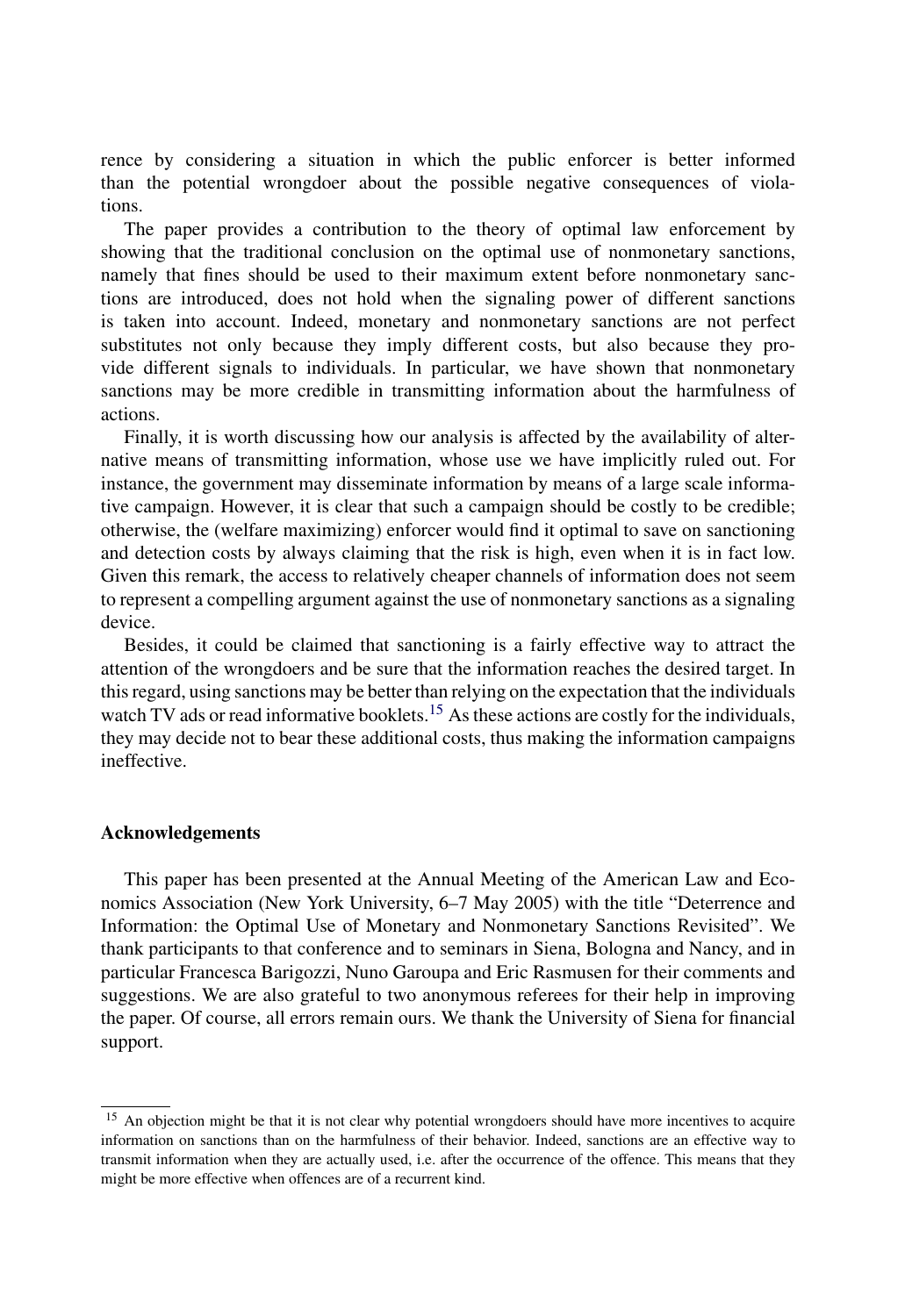# **Appendix A**

## *A.1. Proof of Proposition 2*

First note that if in the optimum  $N=0$ , then  $S=S_m$ . This follows from the assumption that  $R(S, 0) < R_L$  for  $S = S_m$  and from the fact that for  $S = S^H$  it is ∂*U*(*S*, 0, *q*H)/∂*S* > 0. Note that  $S = S_m$  cannot be part of an optimal strategy.

If on the other hand  $N > 0$  and  $S < \overline{S}$ , then it must be  $R(S, N) = R_L$  (we can prove that  $R(S, N) < R<sub>L</sub>$  cannot be part of an optimal strategy using an argument similar to the proof of Proposition 1). Let  $\varphi(S)$  be defined by  $R(S, \varphi(S) \equiv R_L)$ , so that the incentive compatibility constraint can be written as  $N > \varphi(S)$ .

If the problem has a maximum with  $N > 0$  and  $S < \overline{S}$ , this will satisfy  $N = \varphi(S)$  and the first order condition  $dU/dS = 0$ , where

$$
\frac{dU}{dS} = -(1 + \varphi')[S + N - q_{\rm H}E - \delta N]g(S + N) - \delta\varphi'[1 - G(S + N)].
$$
 (10)  
Note that, in order to simplify notation, we have implicitly considered (and will consider

hereafter)  $b - q_H K$  instead of *b* as the integration variable.

Finally, we might have a maximum with  $S = \overline{S}$  and

$$
N^* = \arg\max_{N \ge \varphi(\bar{S})} U(\bar{S}, N, q_{\rm H}).\tag{11}
$$

To prove Proposition 2, we must first show that it is possible that neither  $S_m$  nor  $\bar{S}$  constitute an optimal strategy. This will indeed be the case if there exists  $S \in (S_m, \overline{S})$  such that  $U(S, \overline{S})$  $\varphi(S), q_H$ ) is higher than both  $U(S_m, 0, q_H)$  and  $U(\bar{S}, N^*, q_H)$ . The two inequalities imply, respectively

$$
\delta \varphi(S)[1 - G(S + \varphi(S))] < \int_{S_{\rm m}}^{S + \varphi(S)} [b - q_{\rm H} E] \, \mathrm{d}G(b) \tag{12}
$$

and

$$
\delta\varphi(S)[1 - G(S + \varphi(S))] < \int_{S + \varphi(S)}^{\bar{S} + N*} [b - q_H E] \, \mathrm{d}G(b) + \delta N^*[1 - G(\bar{S} + N^*)].\tag{13}
$$

To illustrate when such conditions are likely to be satisfied, consider for instance *S* such that  $S + \varphi(S) = S^H$ , as in Fig. A.1. A sufficient condition for an internal solution is that the hatched rectangle scaled by the factor  $\delta$ , representing the cost of the nonmonetary sanction  $N = \varphi(S)$ , is less than each of the two shaded triangles, representing, respectively, the cost  $N = \varphi(S)$ , is less than each of the two shaded triangles, representing, respectively, the cost of *overdeterrence* from imposing a sanction<sup>16</sup>  $\bar{S}$  plus  $N^*$  and the cost of underdeterrence of overdeterrence from imposing a sanction<sup>16</sup>  $\overline{S}$  plus  $N^*$ , and the cost of underdeterrence<br>from imposing only a monetary sanction  $S_+$ . Such a condition will be met if  $\delta$  (the share of from imposing only a monetary sanction *<sup>S</sup>*m. Such a condition will be met if <sup>δ</sup> (the share of

<sup>&</sup>lt;sup>16</sup> Note that the cost of imposing the sanction  $N^*$ , i.e. the last term on the right side of (13), should be added to the cost of overdeterrence. We expect that in general this cost will be quite small: in the figure, it is represented by the rectangle on the left of the upper triangle and above  $\bar{S}$ .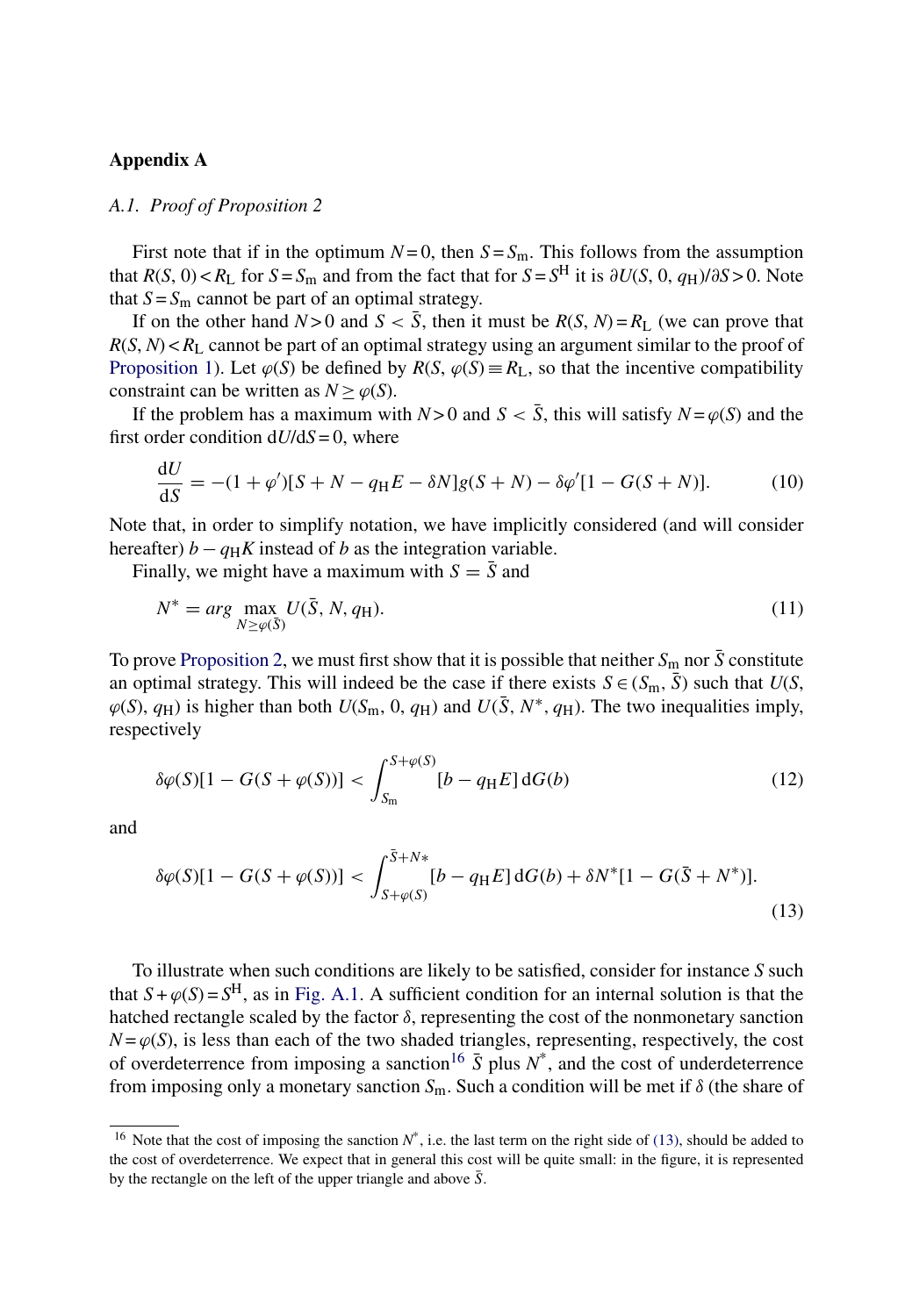

Fig. A.1. Cost of overdeterrence and underdeterrence.

nonmonetary sanction which represents a social loss) is sufficiently low, although nothing excludes that it can be satisfied even when  $\delta = 1$ , i.e. when the sanction is totally wasteful.

We have shown that a separating equilibrium with  $S < \overline{S}$  and  $N > 0$  may exist. We now show that it may well be preferred to the pooling equilibrium.

In the pooling equilibrium, setting  $S < \overline{S}$  cannot be optimal. This is easily proved considering that Proposition 1 holds without the incentive compatibility constraint, implying *N* = 0; therefore  $\overline{S} < \overline{S} < (q_H - \overline{p})K + q_H E$  implies

$$
\frac{\partial U(S, 0, \tilde{p})}{\partial S} = -[S - q_H E - (q_H - \tilde{p})K] > 0
$$
\n(14)

which allows us to conclude that *S* should be set as high as possible.

Hence, the optimal nonmonetary sanction will be  $N^*$  which solves<sup>17</sup>

$$
\max_{N} U(\bar{S}, N, \tilde{p}) \quad \text{s.t. } 0 \le N < \varphi(\bar{S}).\tag{15}
$$

Depending on the parameters of the model,  $U(\bar{S}, N^{**}, \tilde{p})$  can be either higher or lower than what we have in the separating equilibrium. It can be easily checked that the social welfare in the separating equilibrium is more likely to be higher than in the pooling equilibrium the higher  $(q_H - \tilde{p})K$  is.

In particular, a sufficient condition for the separating equilibrium to dominate the pooling equilibrium is that

$$
\bar{S} < S_{\rm m} + (q_{\rm H} - \tilde{p})K. \tag{16}
$$

This is easily proved. If  $\bar{S} + N^{**} < S_m + (q_H - \tilde{p})K$ , the pooling equilibrium is clearly dominated by the separating equilibrium with  $S_m$  and  $N=0$  (the latter implies higher

<sup>&</sup>lt;sup>17</sup> Note that this problem may admit no proper optimum in the open interval  $0 \le N < \varphi(\bar{S})$ ; this may be the case if *U* is increasing in *N* near  $\varphi(\bar{S})$ .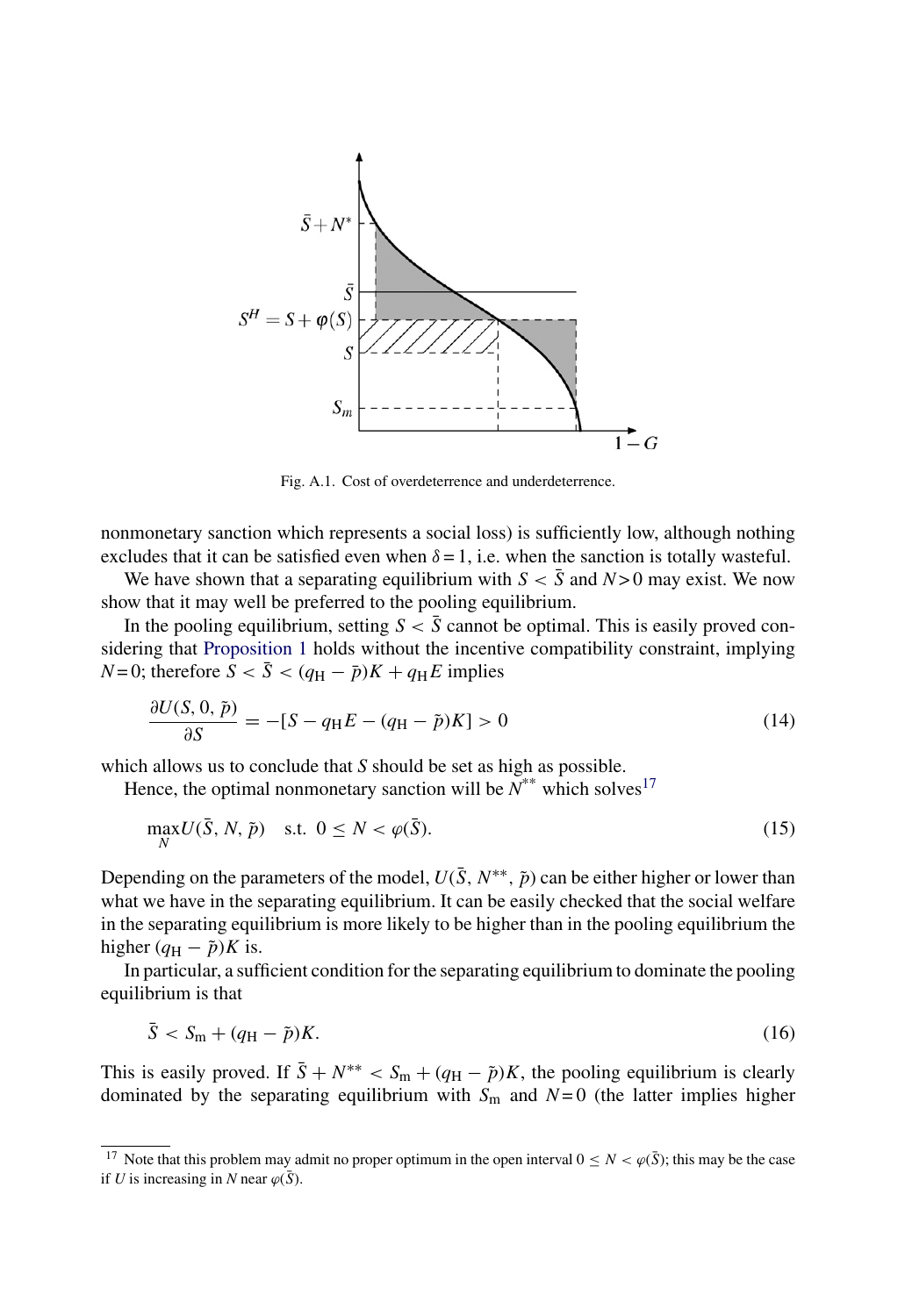deterrence at lower cost, since only monetary sanctions are used). If on the other hand  $\bar{S} + N^{**} < S_m + (q_H - \tilde{p})K$ , consider the sanction  $S > S_m$  such that

$$
S + \varphi(S) + (q_H - \tilde{p})K = \tilde{S} + N^{**}.
$$
\n(17)

The separating equilibrium with *S* and  $N = \varphi(S) > 0$  yields the same level of deterrence as the pooling equilibrium. However, since  $S > S_m$ , it follows from (16) and (17) that  $N^{**} > \varphi(S)$ ; since the frequency of violation is the same in the two cases, they differ only in the cost of monetary sanctions, which is higher in the pooling than in the separating equilibrium.

# *A.2. Proof of Proposition 3*

This is analogous to the proof of Proposition 2. Just like in that case,  $N=0$  implies  $S = S_m$  while  $N > 0$  implies  $N = \varphi(S)$ . Here, in addition, it follows that  $S < \overline{S}$  in the separating equilibrium.

A separating equilibrium with  $N = \varphi(S) > 0$  is found solving

$$
\max_{S} U(S, \varphi(S), q_{\rm H}) \quad \text{s.t.} \quad S + \varphi(S) \le \bar{S} \tag{18}
$$

which gives the following alternatives: either  $S + N = \overline{S}$  and  $dU/dS > 0$ ; or  $S + N < \overline{S}$  and  $dU/dS = 0$ , where  $dU/dS$  is given by (10). As in the previous proof, the condition for  $N > 0$ to be part of the optimal strategy is given by the inequality (12), which ensures that  $S = S<sub>m</sub>$ and  $N = 0$  is not optimal.

Finally, the social welfare in the separating equilibrium must be compared with that of the pooling equilibrium, which in this case (being never optimal  $N > 0$ ) is  $U(\bar{S}, 0, \tilde{p})$ . The condition for the optimality of the separating equilibrium is

$$
\delta \varphi(S)[1 - G(S + \varphi(S))] < \int_{\bar{S} - (q_H - \bar{p})K}^{S + \varphi(S)} [b - q_H E] \, \mathrm{d}G(b) \tag{19}
$$

where on the left side we have the cost of the nonmonetary sanction  $N = \varphi(S)$  and on the right side the gain in terms of deterrence from signaling that the risk of accident is high.<sup>18</sup> The separating equilibrium will be preferred for high values of  $(q_H - \tilde{p})$  and of *K*, and for low values of  $\delta$ .

We finally observe that (16) also holds in this case as a sufficient condition for the optimality of the separating equilibrium.

## **References**

Bebchuk, L. A., & Kaplow, L. (1992). Optimal sanctions when individuals are imperfectly informed about the probability of apprehension. *Journal of Legal Studies*, *21*, 365–370.

Barigozzi, F., & Villeneuve, B. (2006). The signaling effect of tax policy. *Journal of Public Economic Theory*, *8*, 611–630.

<sup>&</sup>lt;sup>18</sup> Note that the integral in (19) is positive (a necessary condition for the inequality to be satisfied) only if  $(q_H - \tilde{p})K > \overline{S} - (S + \varphi(S)).$